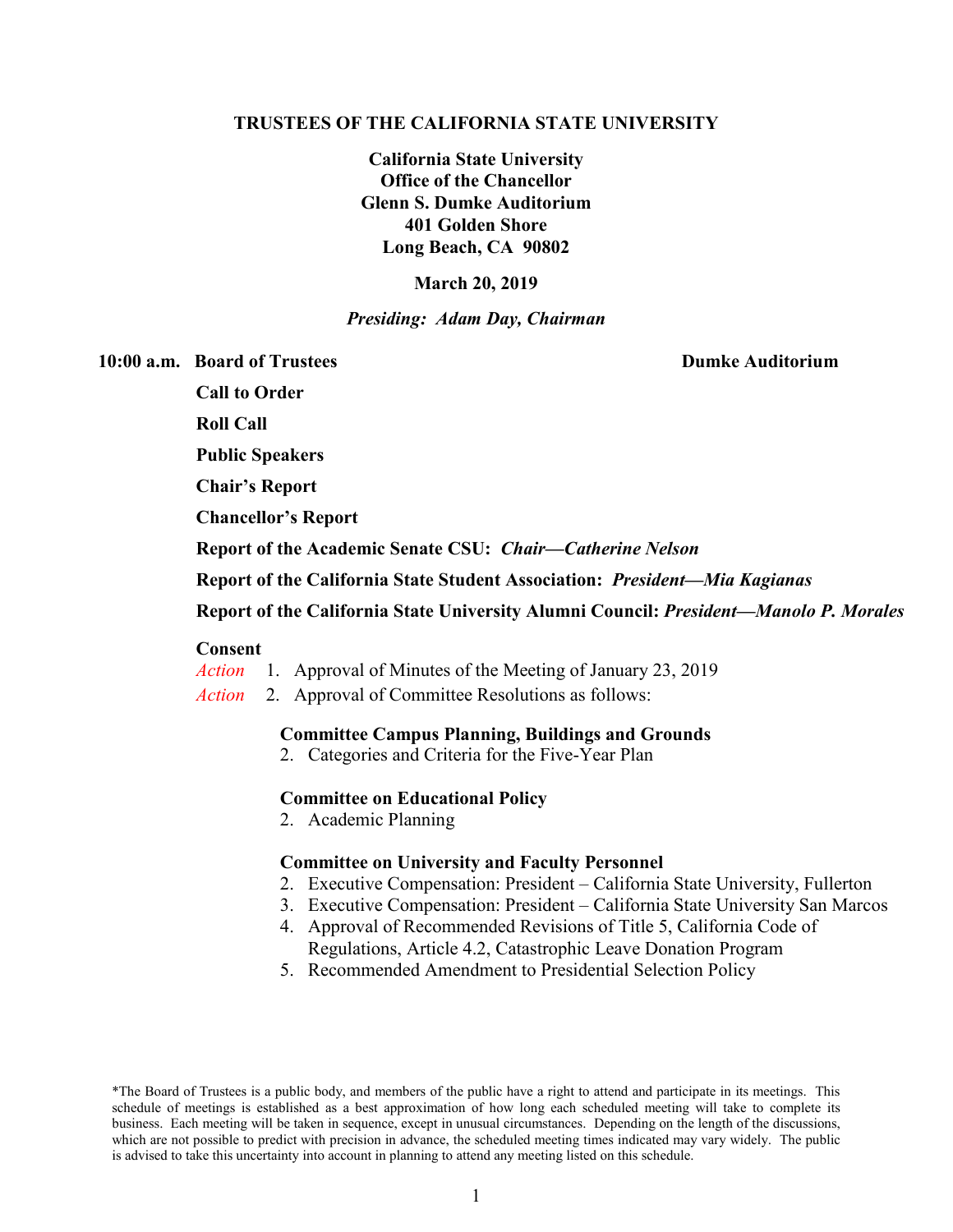### **Committee on Organization and Rules**

2. Approval of the California State University Board of Trustees Meeting Dates for 2020

## **Committee of the Whole**

- 2. Appointment of Five Members to the Committee on Committees for 2019-2020
- 4. Conferral of the Title of Trustee Emeritus—James Lawrence Norton

<sup>\*</sup>The Board of Trustees is a public body, and members of the public have a right to attend and participate in its meetings. This schedule of meetings is established as a best approximation of how long each scheduled meeting will take to complete its business. Each meeting will be taken in sequence, except in unusual circumstances. Depending on the length of the discussions, which are not possible to predict with precision in advance, the scheduled meeting times indicated may vary widely. The public is advised to take this uncertainty into account in planning to attend any meeting listed on this schedule.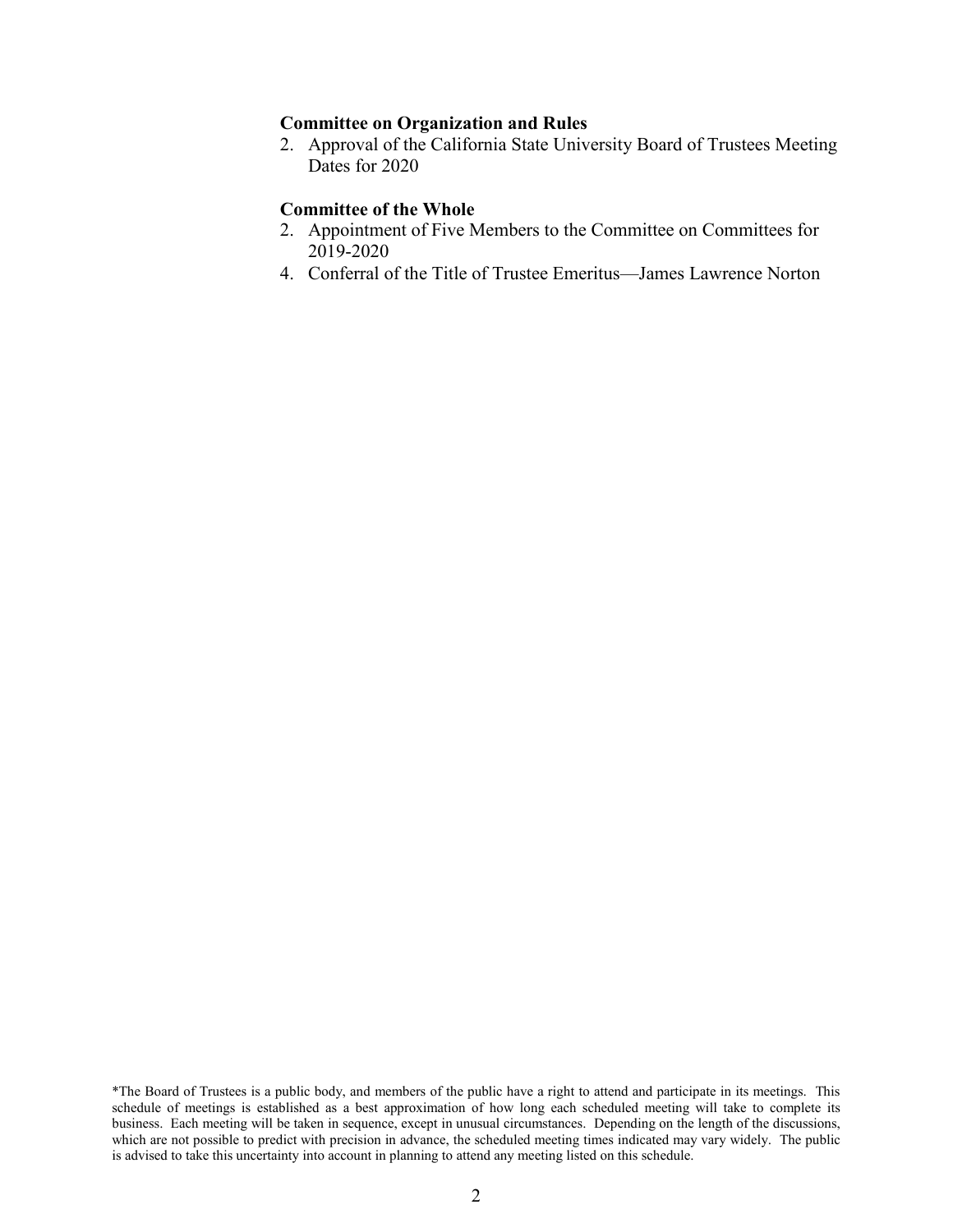**Action Item** Agenda Item 1 March 18-20, 2019

## **MINUTES OF THE MEETING OF BOARD OF TRUSTEES**

**Trustees of the California State University Office of the Chancellor Glenn S. Dumke Auditorium 401 Golden Shore Long Beach, California**

**January 23, 2019**

## **Trustees Present**

Adam Day, Chairman Lillian Kimbell, Vice Chair Silas H. Abrego Jane W. Carney Rebecca D. Eisen Douglas Faigin Debra Farar Jean Picker Firstenberg Wenda Fong Juan F. Garcia Emily Hinton Jack McGrory Thelma Meléndez de Santa Ana John Nilon J. Lawrence Norton Romey Sabalius Lateefah Simon Christopher Steinhauser Peter J. Taylor Timothy P. White, Chancellor Superintendent Tony Thurmond

Chairman Day called the meeting of the Board of Trustees to order.

# **Public Comment**

The board heard from the following individuals during the public comment period: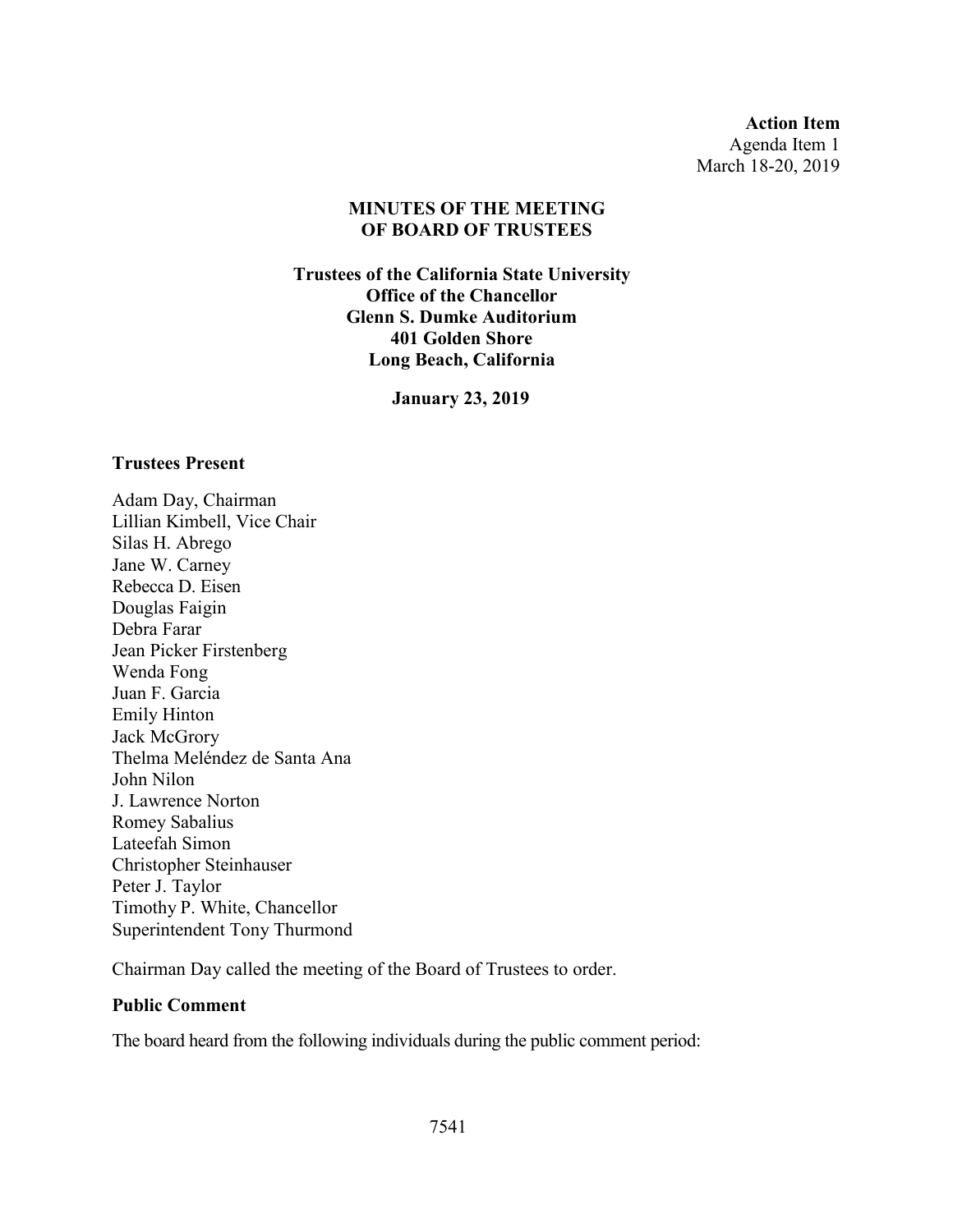William Blishke, President, CSU Emeritus and Retired Faculty and Staff Association (CSU-ERFSA); James Thomas, CSU LA Faculty member, BLM Activist; Tom Parker, investigator David Josiah Lawson case; Sharon Elise, CFA Associate Vice President, San Marcos; Cecil Canton, CFA Associate Vice President, Sacramento; Anthony Lawson, brother of David Josiah Lawson; Etta Ferguson, Justice for Josiah; Wendy Adams, Justice for Josiah; Ishmail Adams, Justice for Josiah; Charmaine Lawson, Justice for Josiah; Ayana Wilson, Justice for Josiah; Jill Larrabee; Kathleen Lowder; Sheila Hudson – *equity issues/CSU leadership;* Solimar Chinchilla, Abrolat Law – *equity issues/CSU leadership;* Nancy Abrolat, Abrolat Law – *equity issues/CSU leadership;* Ejmin Hakobian; Rocky Sanchez (VP for Representation CSUEU); Rich McGee (CSUEU); Sergio Roldan (CSUEU); Tony Spraggins (CSUEU); Neil Jacklin (President CSUEU); Tessy Reese (Chair Bargaining Unit 2 CSUEU);

# **Chair's Report**

Chairman Day's complete report can be viewed online at the following URL: [https://www2.calstate.edu/csu-system/board-of-trustees/reports-of-the-chair/Pages/january-](https://www2.calstate.edu/csu-system/board-of-trustees/reports-of-the-chair/Pages/january-2019.aspx)[2019.aspx](https://www2.calstate.edu/csu-system/board-of-trustees/reports-of-the-chair/Pages/january-2019.aspx)

# **Chancellor's Report**

Chancellor Timothy P. White's complete report can be viewed online at the following link: [https://www2.calstate.edu/csu-system/board-of-trustees/chancellor-reports/Pages/state-of-the](https://www2.calstate.edu/csu-system/board-of-trustees/chancellor-reports/Pages/state-of-the-csu-jan-2019.aspx)[csu-jan-2019.aspx](https://www2.calstate.edu/csu-system/board-of-trustees/chancellor-reports/Pages/state-of-the-csu-jan-2019.aspx)

# **Report of the Academic Senate CSU**

CSU Academic Senate Chair, Catherine Nelson's complete report can be viewed online at the following link: [http://www.calstate.edu/acadsen/Committees/Academic\\_Affairs/ChairsReport\\_archive.sh](http://www.calstate.edu/acadsen/Committees/Academic_Affairs/ChairsReport_archive.shtml) [tml](http://www.calstate.edu/acadsen/Committees/Academic_Affairs/ChairsReport_archive.shtml)

# **Report from the California State Student Association**

CSSA President Mia Kagianas' complete report can be viewed online at the following link: <https://www.calstatestudents.org/public-documents/#president>

# **Report of the California State University Alumni Council**

Alumni Council President, Manolo P. Morales' complete report can be viewed online at the following link: <http://www.calstate.edu/alumni/council/bot/index.shtml>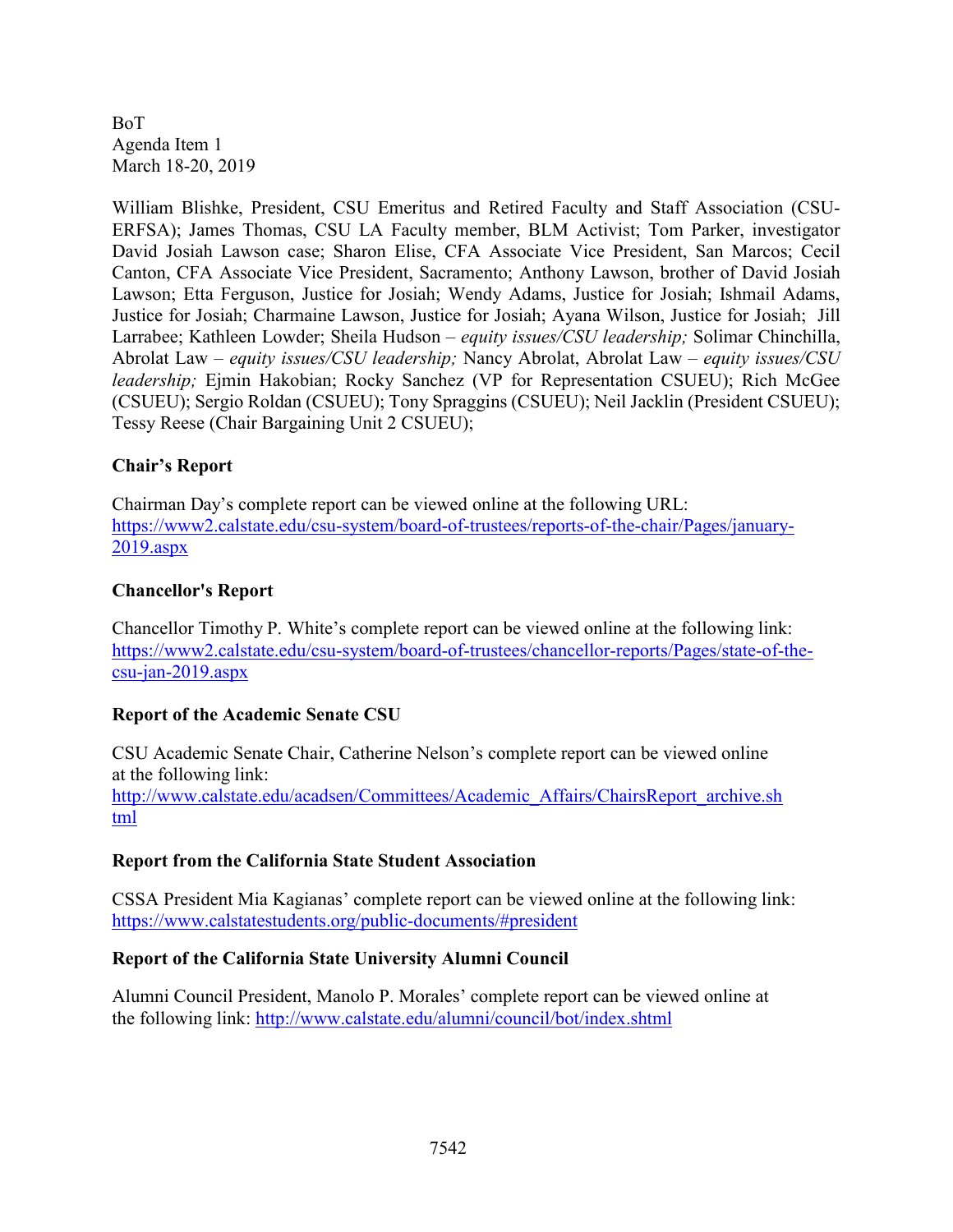## **Board of Trustees**

The minutes of the meeting of November 14, 2018 were approved as submitted. The Board of Trustees approved the following resolutions:

## **Committee on Institutional Advancement**

# **Naming of Milton A. Gordon Hall – California State University, Fullerton (RIA 01-19-01)**

**RESOLVED,** by the Board of Trustees of the California State University, that University Hall at California State University, Fullerton be named as the Milton A. Gordon Hall.

## **Naming of the Ronald H. Silverman Fine Arts Gallery – California State University, Los Angeles (RIA 01-19-02)**

**RESOLVED,** by the Board of Trustees of the California State University, that the Fine Arts Gallery at California State University, Los Angeles be named as the Ronald H. Silverman Fine Arts Gallery.

## **Annual Report on Donor Support for 2017-2018 (RIA 01-19-03)**

**RESOLVED**, by the Board of Trustees of the California State University, that the Annual Report on Donor Support for 2017-2018 be adopted for submission to the California Joint Legislative Budget Committee and the California Department of Finance.

## **Committee on Campus Planning, Buildings and Grounds**

**California Polytechnic State University, San Luis Obispo – Science and Agriculture Teaching and Research Complex (RCPBG 01-19-01)**

**RESOLVED**, by the Board of Trustees of the California State University, that: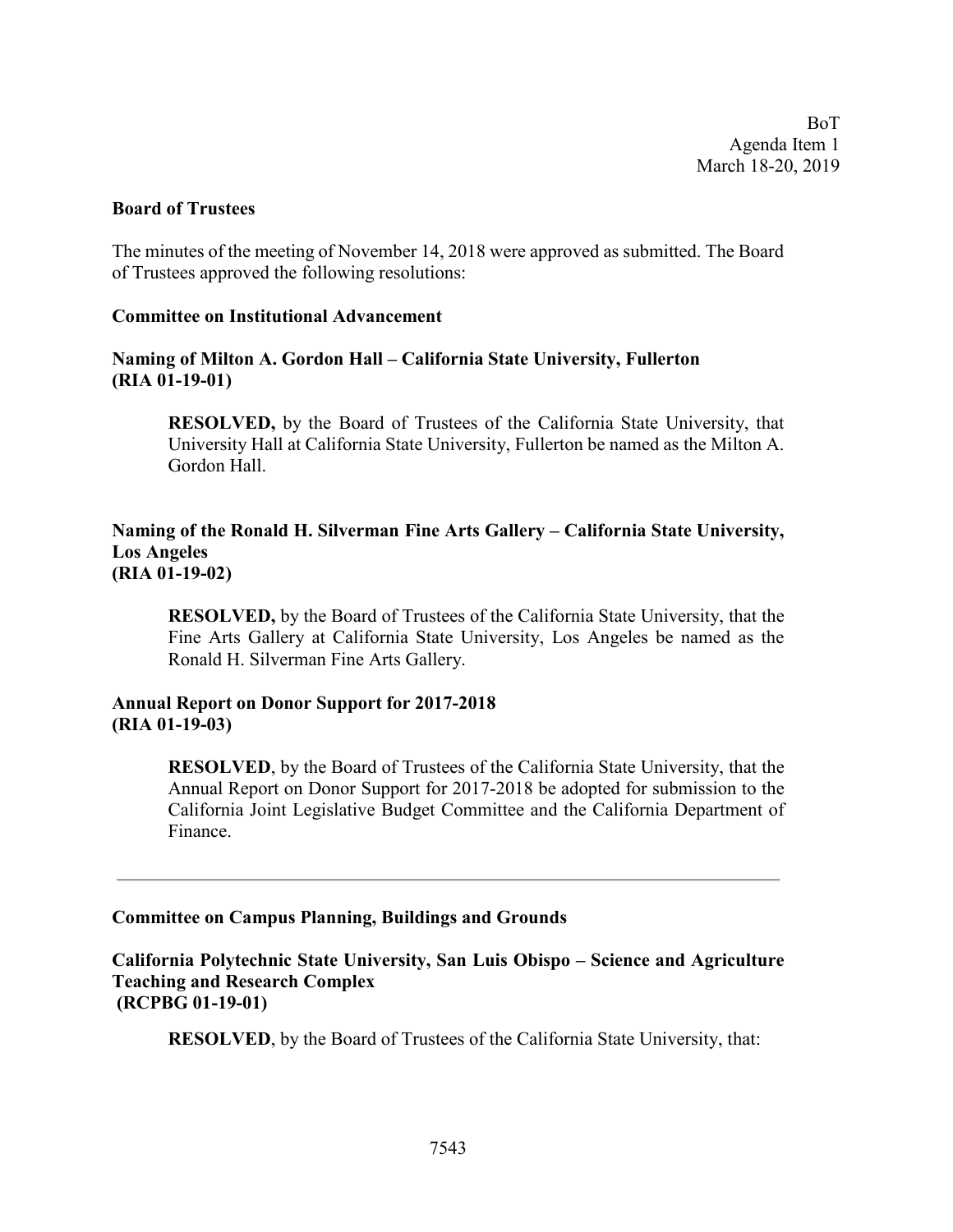- 1. The Final Initial Study/Mitigated Negative Declaration been adopted pursuant to the California Environmental Quality Act and State CEQA Guidelines. The California Polytechnic State University, San Luis Obispo Science and Agriculture Teaching and Research Complex is consistent with the Final Initial Study/Mitigated Negative Declaration and that the effects of the project were fully analyzed in the Final Initial Study/Mitigated Negative Declaration.
- 2. The schematic plans for the California Polytechnic State University, San Luis Obispo Science and Agriculture Teaching and Research Complex are approved at a project cost of \$125,000,000 at CCCI 6840.

## **Joint Committees on Finance and Campus Planning, Building and Grounds**

# **Final Approval of a Public-Private Partnership Student Housing Development Project at California State University, Sacramento (RFIN/CPBG 01-19-01)**

**RESOLVED**, by the Board of Trustees of the California State University, that:

- 1. The Final Initial Study/Mitigated Negative Declaration has been prepared to address any potential significant environmental impacts and mitigation measures associated with approval of the California State University, Sacramento South Campus Student Housing project and all discretionary actions related thereto, as identified in the Final Initial Study/Mitigated Negative Declaration.
- 2. The Final Initial Study/Mitigated Negative Declaration was prepared pursuant to California Environmental Quality Act and State CEQA Guidelines.
- 3. The Final Initial Study/Mitigated Negative Declaration is adopted pursuant to the requirements of Section 21081.6 of the Public Resources Code and Section 15074 of the State CEQA Guidelines which require the Board of Trustees to make findings prior to the approval of a project.
- 4. The Board of Trustees finds that the mitigated project as approved will not have a significant impact on the environment, will be constructed with the recommended mitigation measures as adopted in the Mitigation Monitoring and Reporting Program and will benefit the California State University.
- 5. The development of the student housing project through a public-private partnership, on the campus of California State University, Sacramento as described in Agenda Item 2 of the January 22-23, 2019 meeting of the Joint Committees on Finance and Campus Planning, Buildings and Grounds is approved, and that the chancellor, the executive vice chancellor and chief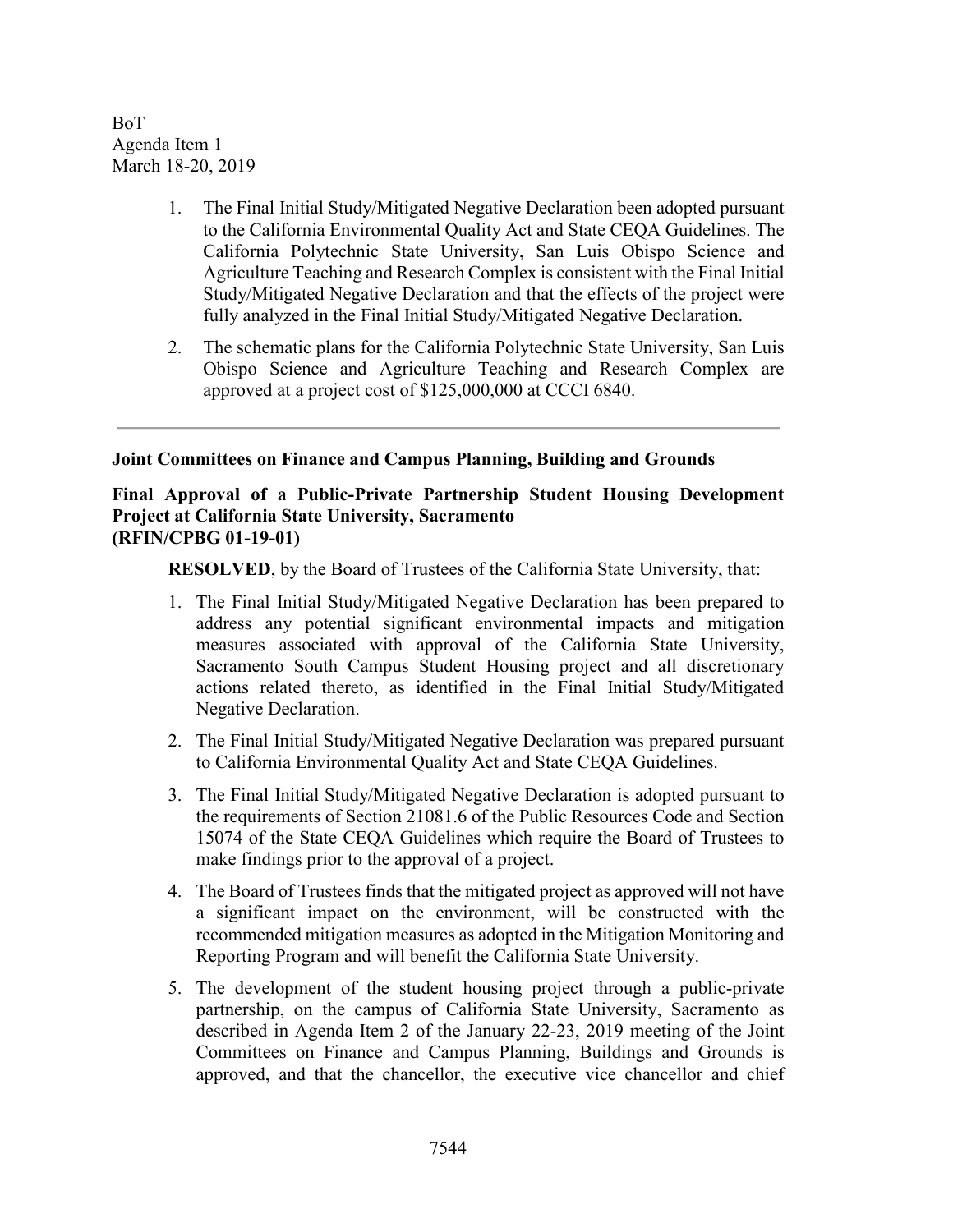financial officer, and their designees are authorized to execute the agreements necessary to complete the transaction.

- 6. The chancellor or his designee is requested under Delegation of Authority granted by the Board of Trustees to file the Notice of Determination for the project.
- 7. The California State University, Sacramento South Campus Student Housing project is consistent with the Campus Master Plan approved in May 2015.
- 8. The project will benefit the California State University.
- 9. The 2018-2019 Capital Outlay Program is amended to include \$163,911,000 for preliminary plans, working drawings, construction, and equipment for the California State University, Sacramento South Campus Student Housing project.
- 10. The schematic plans for the California State University, Sacramento South Campus Student Housing project are approved at a project cost of \$163,911,000 at CCCI 6840.

# **Committee on Finance**

# **2019-2020 Lottery Budget and Report (RFIN 01-19-01)**

**RESOLVED,** by the Board of Trustees of the California State University, that the 2019-2020 lottery budget totaling \$52.8 million be approved for implementation by the chancellor, with the authorization to make transfers between components of the lottery budget and to adjust expenditures in accordance with receipt of lottery funds; and be it further

**RESOLVED,** that the chancellor is hereby granted authority to adjust the 2019-2020 lottery budget approved by the Board of Trustees to the extent that receipts are greater or less than budgeted revenue to respond to opportunities or exigencies; and be it further

**RESOLVED,** that a report of the 2019-2020 lottery budget receipts and expenditures be made to the Board of Trustees.